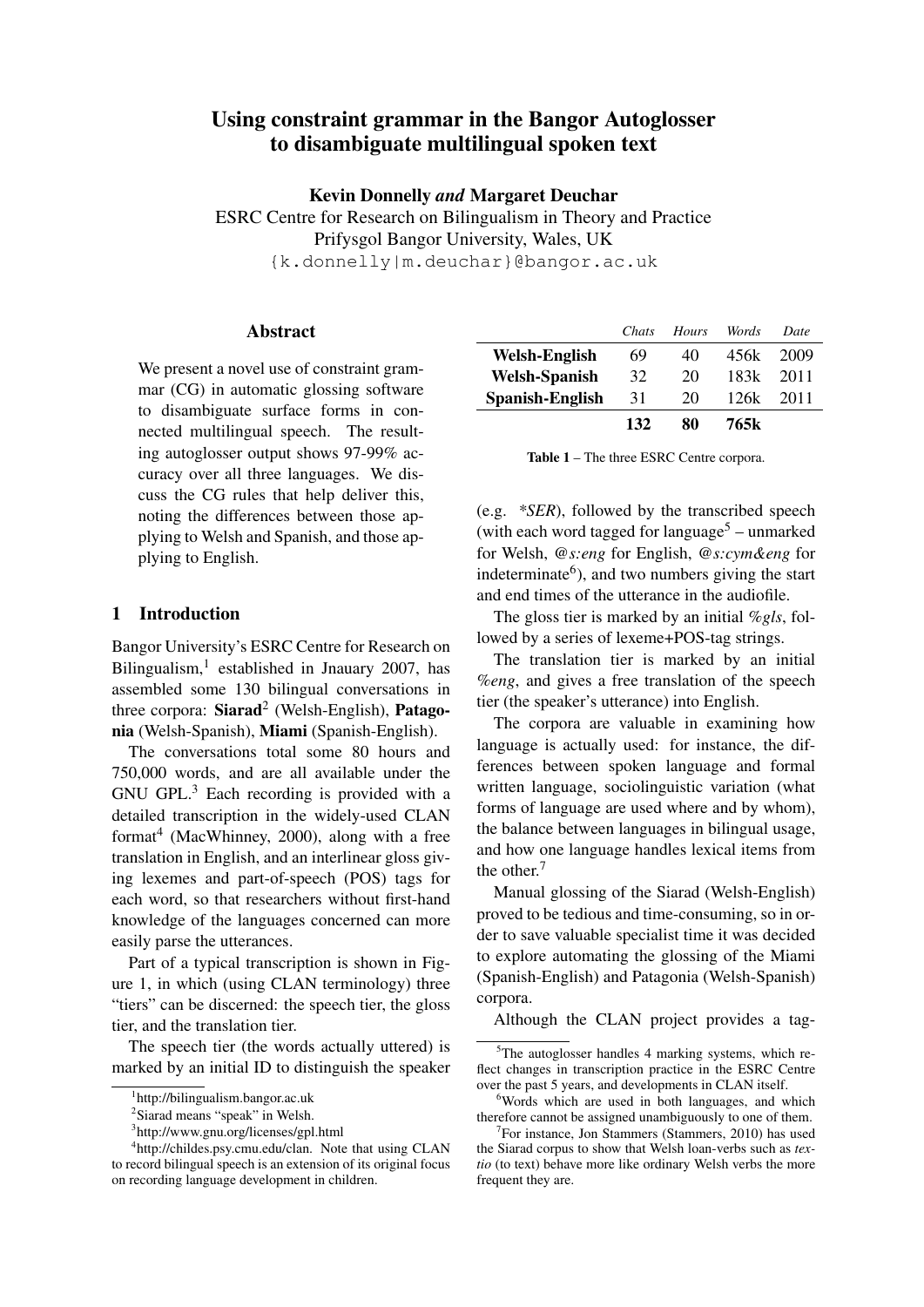\*SER: dw i (y)n hopeless@s:eng efo tynnu llun . 72848\_73881

%gls: be.1S.PRES PRON.1S PRT hopeless with take.NONFIN picture

\*SER: dw i (y)n tynnu llun i [/] i (y)r plant <i plant> [//] <i (y)r> [//] # i er@s:cym&eng &h Helen@s:cym&eng a Susanna@s:cym&eng a +/. 73881\_79477

%gls: be.1S.PRES PRON.1S PRT take.NONFIN picture for for DET children for children for DET for IM Helen and Susanna and

%eng: I draw a picture for ... for the children, for, er, Helen and Susanna and ...

Figure 1 – Excerpt from the file *deuchar1* in the Siarad corpus (Welsh-English).

ging system  $(MOR)^8$  this only caters for 11 languages, each with more than 5m speakers. Vocabulary is distributed over a number of files, and MOR requires a separate pass over the file to tag each language. Post-tagging disambiguation (using the POST program) is only available for 4 languages. Software such as Toolbox<sup>9</sup> offers interlinear glossing capability, but is aimed more at linguistic field researchers, and is less applicable to fully-described languages; moreover, it does not seem to be scriptable, which was essential in order to deal with the volume of data in the corpora.

There appears to be no tagger available at all for Welsh, reflecting the dearth of linguistic tools available to many minority languages (Antonsen et al., 2010).

With no existing software meeting the purpose, a two-week test project in April 2010 looked at the viability of simply writing out entries from Spanish and Welsh dictionaries (see Section 2 below) for each word in the transcription. The results of the tests were encouraging, and the only remaining issue was how to dismbiguate between the returned entries. For this we turned to constraint grammar (Karlsson et al., 1995), and the remainder of this paper reports on how this is used in the autoglossing software developed over the past  $year<sup>10</sup>$ 

## 2 The dictionaries

A key element of any tagging or glossing system is the use of a dictionary to allow lookup of the word in the chosen language.

The Spanish dictionary used in the Autoglosser is based on the one used in Apertium, $11$  a free (GPL) platform for developing rule-based machine translation systems. The Welsh dictionary is based on Eurfa, $12$  developed by the first author a few years ago, and still the largest free (GPL) dictionary for Welsh. The English dictionary is based on Kevin Atkinson's Moby list.<sup>13</sup>

The use of material with a free or public domain license allows existing lexical resources to be easily adapted and extended for the Autoglosser without having to worry about licensing terms. This is an especially important consideration for minority languages like Welsh,(Streiter et al., 2006) where resources may be limited.

Each dictionary takes the form of one PostgreSQL database table, storing full words (not morphemes). All of the original dictionaries have undergone some refactoring to simplify and standardise their layout, and to correct errors and omissions.<sup>14</sup>

The dictionary table can be easily edited in place, or it can be exported to a CSV file, making it accessible via a spreadsheet for those who are unfamiliar with databases. The dictionary is therefore easy to update, since the format is a familiar glossary-style list of words. This makes expanding or editing the dictionary more accessible for people without extensive computer skills, which is again important for minority languages – no esoteric rules on word-division apply, nor are the contents distributed over several files.

In theory at least, this should simplify the addition of further languages in the future. If a simple wordlist is available, it is possible to plug it into the autoglosser, and get some useful nondisambiguated output immediately; this output can then be progressively refined by the addition of CG rules,  $15$  and refactoring of the dictionary

<sup>%</sup>eng: I'm hopeless at drawing

<sup>8</sup> http://childes.psy.cmu.edu/morgrams

<sup>9</sup> http://www.sil.org/computing/toolbox

<sup>&</sup>lt;sup>10</sup>The Bangor Autoglosser software, licensed under the GPL, is available from http://siarad.org.uk/autoglosser.php

<sup>11</sup>http://apertium.org

<sup>12</sup>http://eurfa.org.uk

<sup>13</sup>http://wordlist.sourceforge.net

 $14$ The English dictionary is particularly prone to include non-existent "words" such as *fam*, *fath*, *gaster*, etc, and further cleaning is still required.

<sup>&</sup>lt;sup>15</sup>Constraint grammar has been described as "the only grammar-based parser framework" (http://giellatekno.uit.no/ cg/11/index.html), and it is indeed very easy for linguists to work with.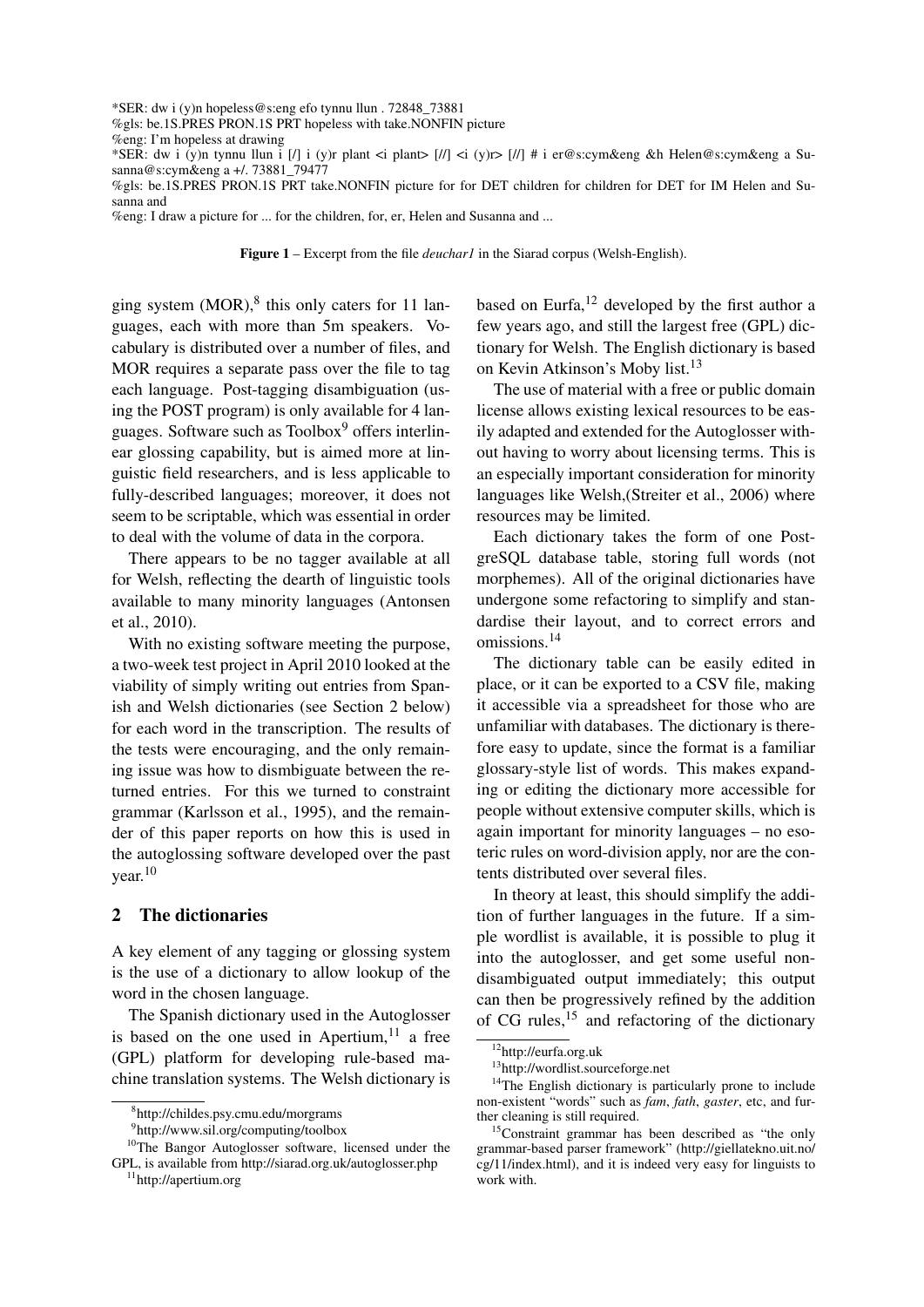lookup to allow a reduction in the size of the dictionaries.

Some entries from the Welsh dictionary are in Table 2. The enlemma column gives the English lexeme for the word, and the pos column gives the part-of-speech (POS).

| surface | lemma   | enlemma | pos  | gender | number | tense |
|---------|---------|---------|------|--------|--------|-------|
| bara    | bara    | bread   | n    | m      | sg     |       |
| cathod  | cath    | cat     | n    |        | pl     |       |
| mynd    | mynd    | go      | V    |        |        | infin |
| aeth    | mynd    | go      | V    |        | 3s     | past  |
| hapus   | hapus   | happy   | adj  |        |        |       |
| rhywsut | rhywsut | somehow | adv  |        |        |       |
| heb     | heb     | without | prep |        |        |       |

Table 2 – Entries from the Welsh dictionary.

A similar set of entries from the Spanish dictionary is in Table  $3 - it$  can be seen that the same columns are used in both dictionaries.

| surface   | lemma   | enlemma | pos         | gender | number | tense |
|-----------|---------|---------|-------------|--------|--------|-------|
| perro     | perro   | dog     | $\mathbf n$ | m      | sg     |       |
| canciones | canción | song    | n           |        | pl     |       |
| empezar   | empezar | start   | V           |        |        | infin |
| empieza   | empezar | start   | V           |        | 23s    | pres  |
| empieza   | empezar | start   | V           |        | 2s     | imper |
| rojo      | rojo    | red     | adj         | m      | sg     |       |
| rojas     | rojo    | red     | adj         | f      | pl     |       |
| por       | por     | for     | prep        |        |        |       |

Table 3 – Entries from the Spanish dictionary.

Both Spanish and Welsh are inflected languages, where the surface forms give clues about the word's POS. English, however, is an analytic language where the POS of the many homophonous words is defined by their role in the sentence. The format for the English dictionary, some entries for which are in Table 4, reflects this by having the POS reflect all of these possibilities, with the correct POS being selected during disambiguation.

| surface | lemma | pos  | number | tense    |
|---------|-------|------|--------|----------|
| walk    | walk  | SV   |        | infin    |
| break   | break | SV   |        | infin    |
| broke   | break | av   |        | past     |
| broken  | break | av   |        | pastpart |
| car     | car   | n    | sg     |          |
| quick   | adj   |      |        |          |
| by      | by    | prep |        |          |
| which   | which | rel  |        |          |

Table 4 – Entries from the English dictionary.

For example, walk can be a noun (*a short walk*), an imperative verb (*walk the line!*), an infinitive verb (*to walk a mile*) and a present tense verb (*they walk everywhere*). Thus walk has the POS sv, meaning that it can be either a singular noun or a verb. The main benefit of this approach is that it minimises the number of entries which the dictionary has to include (in this case, one entry instead

of four), and therefore makes maintenance of the dictionary easier.

## 3 The autoglossing process

Each line of the transcribed conversation file is read into an utterances table containing the following fields:

- utterance id
- filename
- speaker
- surface (the utterance)
- startpoint
- endpoint
- duration
- manual gloss (if present)
- English translation (if present)
- comments (if present)
- precode<sup>16</sup> (if present)

Any non-lexical markers in the utterance are discarded, and it is then split into words, which are stored in a words table with the following fields:

- word\_id
- utterance id
- location of the word in the utterance
- surface (the word)
- automatic gloss (to hold the later output)
- manual gloss (if present)
- language id
- speaker
- filename

Each entry in the words table is looked up against the dictionary table for the appropriate language, using the language assigned to the word by the transcriber.<sup>17</sup>

The lookup includes some basic segmentation of the word. This helps to minimise the number of dictionary entries and make maintenance of the dictionary easier.

For Welsh, the lookup detects mutation<sup>18</sup> and adds corresponding tags:

**thad**  $\rightarrow$  **tad** (*father*) + am (aspirate mutation) **gael**  $\rightarrow$  **cael** (*get*) + sm (soft mutation)

<sup>&</sup>lt;sup>16</sup>This marks entire utterances in the least-frequent language of the conversation.

 $17$ In the absence of this, it would in principle be possible to use a brute-force lookup on each dictionary in turn.

<sup>18</sup>Mutation – morphophonemic alteration of initial consonants, which also marks syntactic relations at the clause level – is an important characteristic of the Celtic languages. A Welsh example is: mae o'n marw (*he is dying*), but mae o'n **farw** (*he is dead*), where the change  $m \rightarrow f$  signifies that the mutated word is an adjective and not a verb. These mutations have to be removed in order to get to the underlying lexeme.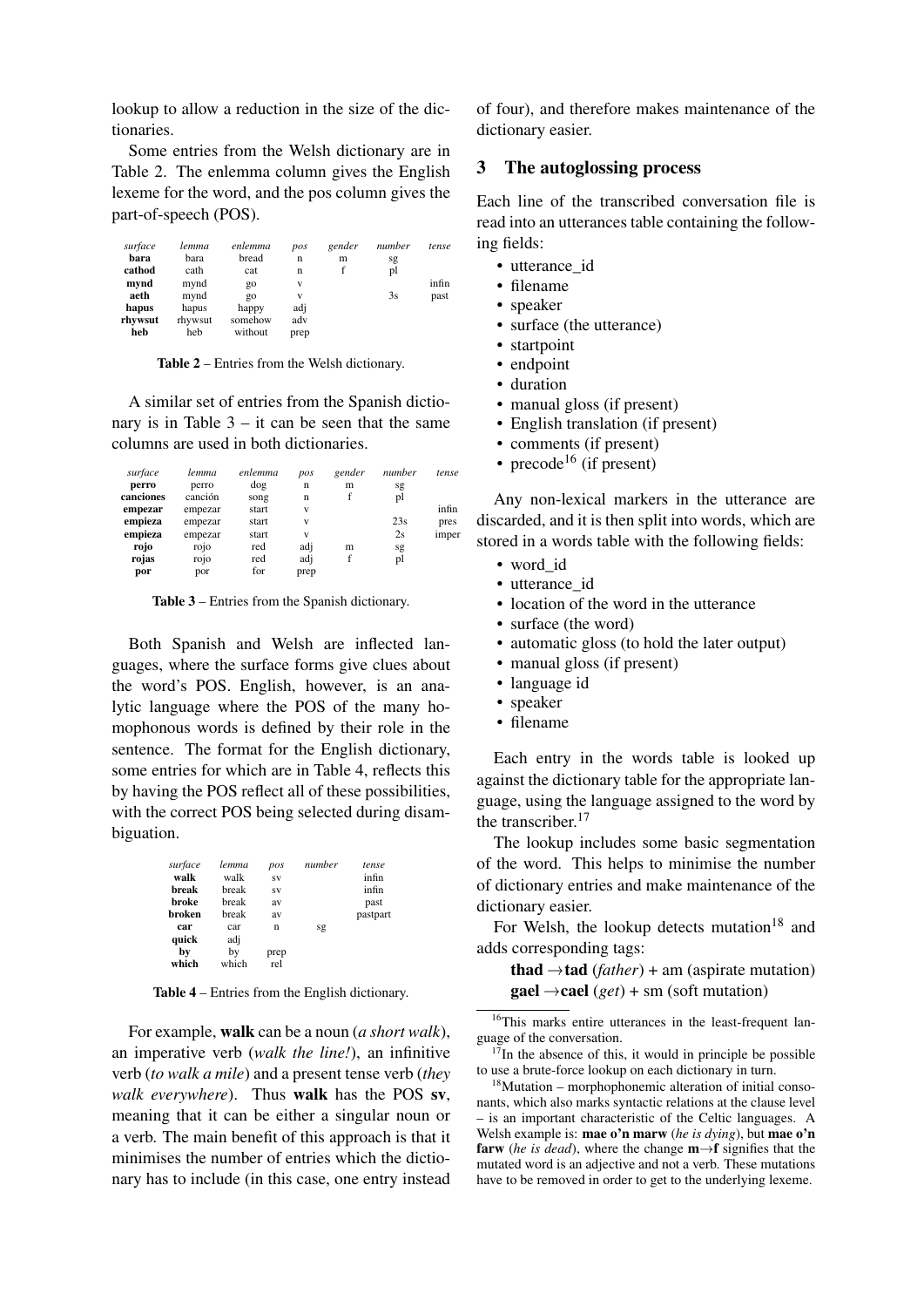For Spanish, tags are added when clitic pronouns attached to verbforms are detected:

**ponerle**  $\rightarrow$  **poner** (*put*) + **le**[pron.mf.3s]

 $d$ **éjanos**  $\rightarrow$ **déja** (*leave*) + **nos**[pron.mf.1p] For English, tags are added for things like:

(a) elisions:

gonna  $\rightarrow$ go # to.prep

- $we're \rightarrow we \# be.v.$ pres
- (b) genitives or verb elisions:

father's  $\rightarrow$  father # gb

- (c) plural nouns or 3s present tense verbs: **breaks**  $\rightarrow$  **break** # pv
- (d) adjectives or past tense verbs:

#### constructed  $\rightarrow$  construct # av

(e) adjectives, singular nouns or present participle verbs:

thinking  $\rightarrow$  think # asv

(f) adverbs:

quickly  $\rightarrow$  quick # adv

All matching entries in the dictionary are then written out to a file in the format required by the constraint grammar parser.<sup>19</sup>

"<ddim>" "dim" 96,1 [cy] n m sg :nothing:  $+$  sm "dim" 96,1 [cy] adv :not: + sm "<vn>" "yn" 96,2 [cy] stat :stative: "yn" 96,2 [cy] prep :in: "gan"  $96,2$  [cy] prep :with: + sm "<gynnar>" "cynnar" 96,3 [cy] adj :early:  $+ \text{sm}$ "<iawn>" "iawn" 96,4 [cy] adv :OK: "iawn" 96,4 [cy] adv :very:

Figure 2 – A phrase, after lookup and before disambiguation, meaning "*not very early*", from the file *patagonia1* in the Patagonia corpus (Welsh-Spanish).

"<it's>" "it" 545,1 [en] pron.sub 3s :it: # gb "<coming>" "come" 545,2 [en] sv infin :come: # asv "<out>" "out" 545,3 [en] adv :out: "<on>" "on" 545,4 [en] prep :on: "<D\_V\_D>" "D\_V\_D" 545,5 [en] name "<then>" "then" 545,6 [en] adv :then:

#### Figure 3 – A phrase, after lookup and before disambiguation, from the file *herring7* in the Miami corpus (Spanish-English).

Figures 2 and 3 show the output after lookup of a monolingual phrase in Welsh and English respectively.

The constraint grammar parser applies the rules in the grammar file to discard invalid entries and convert tags where appropriate, and creates another file containing only valid, disambiguated entries. The two phrases given above are shown after disambiguation in Figures 4 and 5.

"<ddim>" "dim" 96,1 [cy] adv :not: + sm "<yn>" "yn" 96,2 [cy] stat :stative: "<gynnar>" "cynnar" 96,3 [cy] adj :early: + sm "<iawn>" "iawn" 96,4 [cy] adv :very:

> Figure 4 – The Welsh phrase from Figure 2 after disambiguation.

"<it's>" "it" 545,1 [en] pron.sub 3s :it: # be.v.3s.pres "<coming>" "come" 545,2 [en] v prespart :come: # "<out>" "out" 545,3 [en] adv :out: "<on>" "on" 545,4 [en] prep :on: "<D\_V\_D>" "D  $\overline{V}$  D" 545,5 [en] name "<then>" "then" 545,6 [en] adv :then:

> Figure 5 – The English phrase from Figure 3 after disambiguation.

This file is then read into the database, and the glosses (in the form of a lexeme+POS-tag string, following the Leipzig schema (Comrie et al., 2008) so far as possible) are extracted and stored in the words table against each word of the original transcription. At this point, the words table looks like Figure 6, where the words in a Spanish utterance meaning "*And if some lorry goes in there, for example, to leave off furniture or whatever.*" have all been glossed appropriately.

Finally, a text with an interlinear gloss, as in Figure 7, is created by writing out the utterances again, along with the concatenated glosses. Comparing to Figure 1, an additional *%aut* tier has been added for each utterance, in parallel with the pre-existing *%gls* tier provided by manual glossing.

The Autoglosser produces glossed text at a rate of 900-1100 words per minute (depending on

<sup>19</sup>We use the visl-cg3 parser developed by Eckhard Bick and Tino Didriksen - http://beta.visl.sdu.dk/cg3.html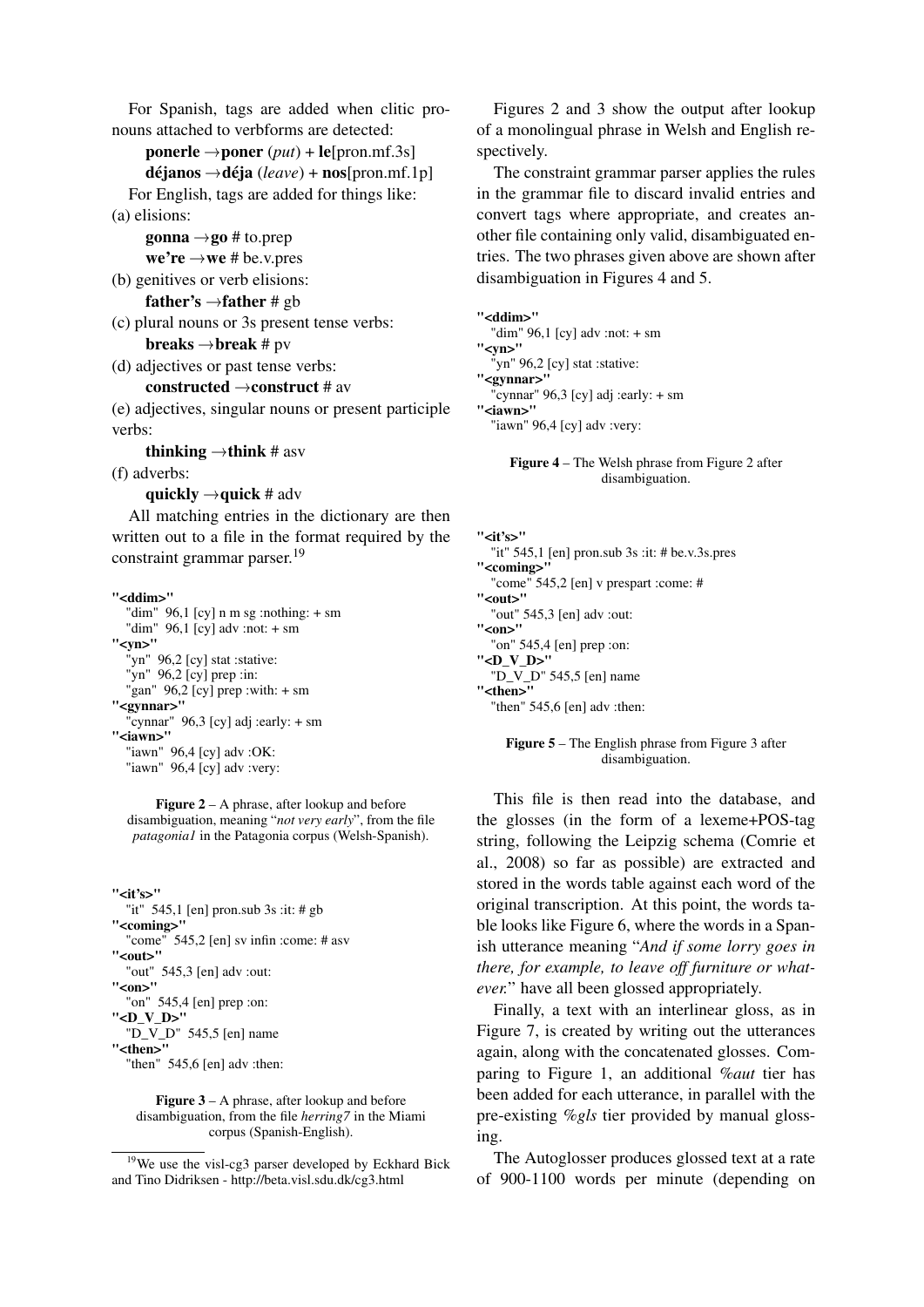\*SER: dw i (y)n hopeless@s:eng efo tynnu llun . %snd:"deuchar1"\_72848\_73881

%aut: be.V.1S.PRES.SPOKEN I.PRON.1S stative.STAT hopeless.ADJ with.PREP take.V.INFIN picture.N.M.SG

%gls: be.1S.PRES PRON.1S PRT hopeless with take.NONFIN picture

%eng: I'm hopeless at drawing

\*SER: dw i (y)n tynnu llun i [/] i (y)r plant <i plant> [//] <i (y)r> [//] # i er@s:cym&eng &h Helen@s:cym&eng a Susanna@s:cym&eng a +/ . %snd:"deuchar1"\_73881\_79477

%aut: be.V.1S.PRES.SPOKEN I.PRON.1S stative.STAT take.V.INFIN picture.N.M.SG to.PREP to.PREP the.DET.DEF children.N.M.PL to.PREP children.N.M.PL to.PREP the.DET.DEF to.PREP er.IM name and.CONJ name and.CONJ

%gls: be.1S.PRES PRON.1S PRT take.NONFIN picture for for DET children for children for DET for IM Helen and Susanna and

%eng: I draw a picture for...for the children, for, er Helen and Susanna and...

Figure 7 – Autoglossed excerpt from the file *deuchar1* in the Siarad corpus (Welsh-English) – compare Figure 1.

|    | word id utterance id location |                 | surface   | lauto                           | com | speaker | langid |
|----|-------------------------------|-----------------|-----------|---------------------------------|-----|---------|--------|
| 43 |                               | lν              |           | and CONI                        |     | SOF     | 3      |
| 44 |                               |                 | 2 si      | if.CON                          |     | SOF     | 3      |
| 45 |                               |                 | 3 entra   | enter.V.2S.IMPER                |     | SOF     | 3      |
| 46 |                               |                 | 4 algún   | some.ADI.M.SG                   |     | SOF     | 3      |
| 47 |                               |                 | 5 camión  | lorry.N.M.SG                    |     | SOF     | 3      |
| 48 |                               |                 | 6 ahí     | there.ADV                       |     | SOF     | 3      |
| 49 |                               |                 | 7 por     | for.PREP                        |     | SOF     | 3      |
| 50 |                               |                 | 8 ejemplo | example.N.M.SG                  |     | SOF     | 3      |
| 51 | 7                             |                 | 9 a       | to.PREP                         |     | SOF     | 3      |
| 52 |                               |                 | 10 dejar  | leave.V.INFIN                   |     | SOF     | 3      |
| 53 |                               |                 |           | 11 muebles furniture.N.M.PL     |     | SOF     | 3      |
| 54 |                               | 12 <sub>0</sub> |           | or.CONI                         |     | SOF     | 3      |
| 55 |                               |                 |           | 13 cualquier whatever.ADJ.MF.SG |     | SOF     | 3      |
| 56 |                               |                 | 14 cosa   | thing.N.F.SG                    |     | SOF     | 3      |
| 57 | 7                             | 15.             |           |                                 |     | SOF     | 999    |
|    |                               |                 |           |                                 |     |         |        |

**Figure 6** – An utterance from the words table for the file *sastre1* in the Miami corpus (Spanish-English)

whether the original transcription file already contains a manual gloss tier). The transcription of a half-hour conversation can therefore be glossed in around 6 minutes.<sup>20</sup>

The grammar file currently contains about 500 rules for Welsh, about 200 for English, and around 170 for Spanish. These figures reflect the fact that most work so far has been done on Welsh.

Preliminary results (see Table 5) suggest that the Autoglosser's accuracy is 97-99%, depending on the language. $^{21}$  We are confident that the accuracy rate can be further improved.

#### 4 Using constraint grammar

We discuss here two issues:

- The addition of tags in the lookup output to specify language, and the handling of these in the grammar so as to allow one-pass disambiguation of multilingual text.
- The different approaches taken in the grammar to handle the differing nature of the languages (already reflected to some extent in the dictionary entries).

#### 4.1 Language-specific rules

Multilingual discourse is far more common than has been assumed in classical linguistics, and it is only over the last 20 years that this important area has been given proper attention. The Autoglosser is the first attempt to apply constraint grammar to multilingual text, and in fact only two things need to be done: (1) include the language tag in the output from each word's lookup; (2) put all the rules (grouped according to language for ease of reference) into the same grammar file.

In Figure 8, the phrase oscillates between Welsh and Spanish, and this is reflected in the inclusion of the tags [cy] and [es] in the readings.

```
"<mewn>"
"mewn" 128,4 [cy] prep :in:
```
- "<motor>" "motor"  $128,5$  [es] n m sg :motor: "<newydd>"
- "newydd" 128,6 [cy] adj :new:
- "<internacional>"

"internacional" 128,7 [es] adj mf sg :international:

Figure 8 – A bilingual phrase (*"in a new international car"*) from the file *patagonia2* in the Patagonia corpus (Welsh-Spanish).

In the following noun phrases, the last word (dro, man, viaje) can be both a noun and a verb. Welsh: yr ail dro (*the second time*)

English: the third man

Spanish: el primer viaje (*the first journey*)

A rule such as:

#### select (n) if (-1 (ord));

will choose the noun (n) reading if the first word to the left  $(-1)$  is an ordinal (ord), meaning that the verb readings for **dro**, **man** and **viaje** will be deleted.

The language tag can be used to constrain the application of the constraint grammar rules to the

 $20$ The entire Siarad corpus of around 40 hours duration (456,000 words) was glossed in 8h27m.

 $21$ A recent comparison (Donnelly et al., 2011) suggests that accuracy is within 2% of manual glossing for Welsh, and comparable to CLAN's own MOR tagger for Spanish.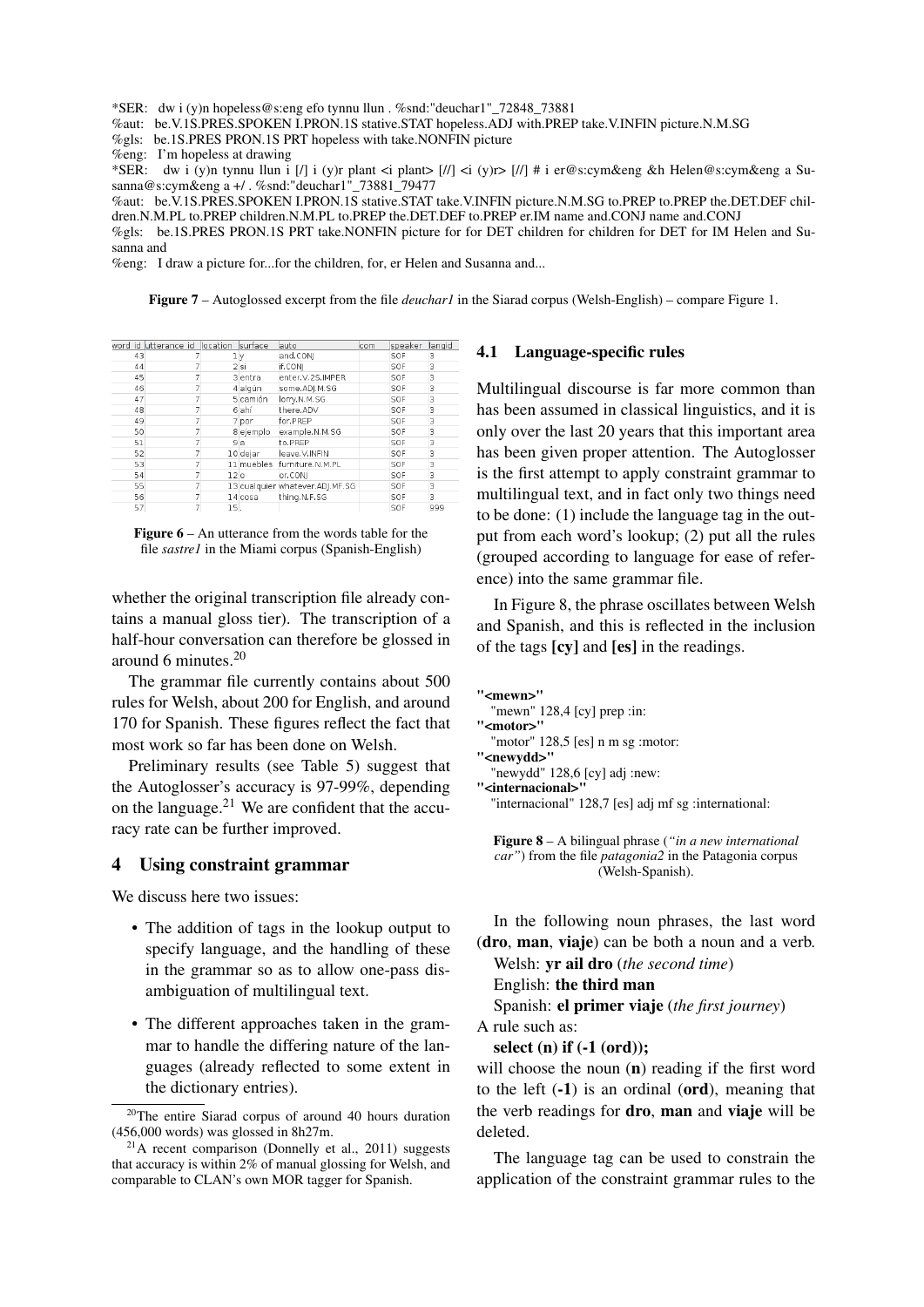|                      | Corpus    | Files                 | Words  | Accuracy | MCL    | Coverage |
|----------------------|-----------|-----------------------|--------|----------|--------|----------|
| <b>Welsh-Spanish</b> | Patagonia | patagonia1, $2, 3, 6$ | 15.677 | 99%      | W(92%) | $100\%$  |
| <b>Welsh-English</b> | Siarad    | stammers4, deuchar1   | 10.411 | 98%      | W(81%) | 96%      |
| Spanish-English      | Miami     | zeledon5              | 4.202  | $97\%$   | S(59%) | $97\%$   |

Table 5 – Autoglossing accuracy and coverage for sample files from the three ESRC Centre corpora. In the MCL (most common language) column, W=Welsh and S=Spanish. Coverage is 100% for the Patagonia files because all unknown words were added to the dictionaries before autoglossing.

relevant language.<sup>22</sup> Thus, if the above rule is amended to read:

#### select ( $[es]$  n) if  $(-1)$  ( $[es]$  ord));

it will only apply to the Spanish phrase, and not to the Welsh or English ones, meaning that the verb reading will still be available in those languages.

It is also possible to make the rules apply across language boundaries by selectively removing language constraints.

In Figure 9, the Spanish otro can be either an adjective before a noun, or a pronoun. If the selection rule leaves the noun unspecified as to language:

select ([es] adj) if (-1 (ord));

the adjective reading will be selected before any noun (not just Spanish nouns), as in Figure 10.

"<es>" "ser" 500,1 [es] v 23s pres :be: "<otro>" "otro" 500,2 [es] adj m sg :other: "otro" 500,2 [es] pron m sg :other: "<zip>" "zip"  $500,3$  [en] n sg :zip: "<code>"</code> "code" 500,4 [en] n sg :code:

#### Figure 9 – A bilingual phrase (*"it's a different zipcode"*) from the file *sastre1* in the Miami corpus (Spanish-English).

"<es>" "ser" 500,1 [es] v 23s pres :be: "<otro>" "otro" 500,2 [es] adj m sg :other: "<zip>" "zip" 500,3 [en] n sg :zip: "<code>" "code" 500.4 [en] n sg :code:

#### Figure 10 – The bilingual phrase from Figure 9 after disambiguation.

In Figure 11, camping can be an adjective (*the*

*camping ground*), a singular noun (*camping is fun*), or (as here) a verb. In **vamos camping**, the asv tag can be converted to the desired present participle verb tag by referring to the meaning of the preceding verb, so that the rule applies to both English (*go camping*) and Spanish (*vamos camping*):

substitute (sv infin asv) (v prespart) ([en] sv infin asy)  $(-1$   $(:g0:))$ ;

as in Figure 12.

#### "<cada>" "cada" 79,5 [es] adj mf sg :every: "<vez>" "vez" 79,6 [es] n f sg :time: "<que>" "que" 79,7 [es] conj :than: "que" 79,7 [es] conj :that:  $"<$ nos>" "yo" 79,8 [es] pron.obl mf 1p :us: "<vamos>" "ir" 79,9 [es] v 1p pres :go: "<camping>" "camp" 79,10 [en] sv infin :camp: # asv

Figure 11 – A bilingual phrase (*"every time that we go camping"*) from the file *sastre1* in the Miami corpus (Spanish-English).

## 4.2 Tidying readings

The re-use of lexical resources can lead to a conflict – for many purposes, a comprehensive dictionary giving as many entries as possible for a particular word is desirable, but these multiple entries are not required for an application like the autoglosser, where one lemma will usually be sufficient for tagging purposes.

In cases where the entries are archaic or infrequent words, we use CG select rules to remove them from consideration. The Welsh words huno (*sleep*) and pallu (*refuse*) are low-frequency, so the following rules are applied:

remove ("huno" [cy] :sleep:);

```
remove ("pallu" v :refuse:);
```
In other cases, where a single word has different meanings we use CG select rules to prioritise one of the meanings. The Welsh dictionary gives two

 $22$ In practice, there is only a small number of cases where full constraint of the rules is essential (because only a couple of dozen words in each language overlap orthographically), but it is prudent at this stage to err on the side of overspecification.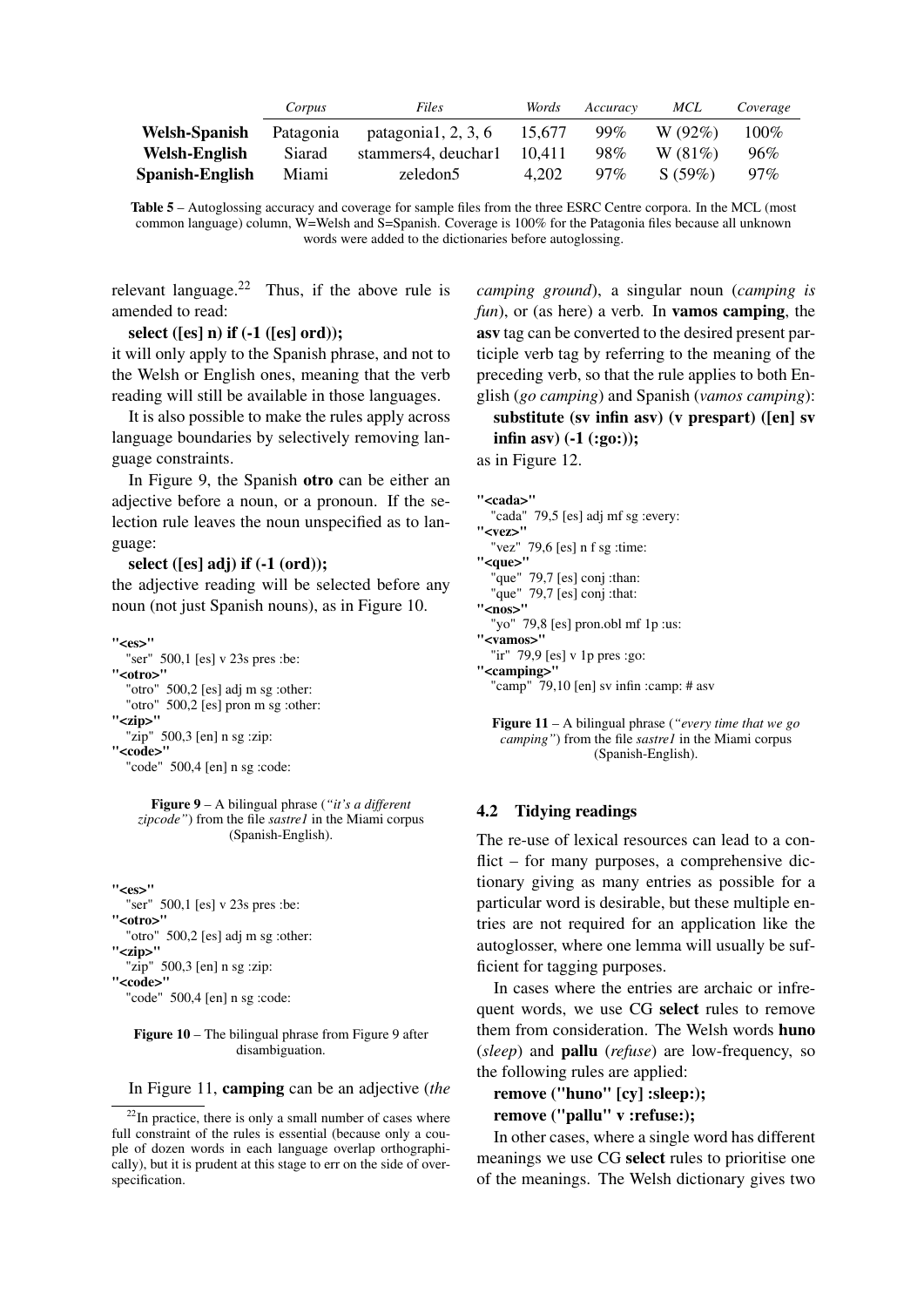

"camp" 79,10 [en] v prespart :camp: #

Figure 12 – The bilingual phrase from Figure 11 after disambiguation.

meanings for cyfeiriad (*direction* and *address*) – the following rule ensures that the *address* meaning is ignored:

## select ("cyfeiriad" [cy] :direction:);

The lookup process can generate readings which are invalid, and these need to be removed. The cohort of readings for the Welsh word nos (*night*) will include an incorrect one interpreting it as a nasally-mutated form of the imperative (dos) of the verb mynd (*go*), which is linguistically impossible. This sort of entry can be removed with a rule like:

### remove ([cy] "mynd" v 2s imper nm);

A similar issue arises when indeterminate words are being looked up. It will be recalled that indeterminate words are those which appear in dictionaries of both languages, so it is impossible to state unequivocally which language they belong to. $^{23}$  Since the practice in the transcriptions is to use English spelling for indeterminate words, lookup for these words uses the English dictionary. The interaction with Welsh mutation can lead to invalid readings, such as the interpretation of the hesitation marker um as a soft-mutated form of the word gum, which is extremely unlikely. This can be removed with a rule like:

#### remove ([in] "gum" n sg sm):

#### 4.3 Nature of rules

Spanish and Welsh are inflected languages,  $24$ while English is an analytic language with few inflections (mainly in "strong" verbs). This is reflected in the nature of the rules that have proved most efficient in the autoglosser.

For Spanish and Welsh, surface forms are fairly well-defined by their shape – **empieza**, for instance, can only be the second/third person singular present or the second person singular imperative of empezar (*to begin*). The lookup fetches these entries from the dictionary,  $2<sup>5</sup>$  and so the rules consist mainly of select rules (with a few removes and substitutes).

For English, on the other hand, the surface form gives us few clues about the part-of-speech a word belongs to, which is largely defined by its role in the sentence – break can be a singular noun, or a verb infinitive, or the non-third person singular present tense. Instead of giving break three entries in the English dictionary, we have chosen, as noted in Section 2, to assign it one entry, with a tag (*sv*) which reflects this diversity of role.

The result is that the the vast majority of rules for English are substitutes, converting one set of tags into another. For example, the surface word miniature can be either an adjective or a singular noun, so it is tagged *as* in the dictionary. Rules such as the following then handle its correct tagging based on context:

substitute (as) (adj) ([en] as) (1 ([en] n) or ([en] pron));

This says that an English *as* tag should be converted to an *adjective* tag when the word is followed by a noun or pronoun (e.g. **a miniature** rabbit, miniature ones).

Similar refinement rules can be applied to other parts-of-speech such as pronouns:

substitute (pron.sub) (pron.obj) ([en]  $pron.sub)$  (-1 ([en] v infin));

which will correctly tag it in and open it as an object pronoun, or verbs:

substitute (av past) (v past) ([en] av past) (-1 ([en] pron.sub)) (not -1 (have.v.pres)) (not -2 ("have"));

Here, bought, which can either be an adjective (bought goods) or a past verb, has the latter selected provided it is not preceded by enclitic or self-standing instances of the auxiliary verb have. This correctly tags we bought, but passes over you've bought, or we have bought. These latter examples can be handled by an additional rule converting the tag to a past participle:

<sup>&</sup>lt;sup>23</sup>This is meant synchronically rather than diachronically, in terms of current usage in both languages – historically, the word may be considered a loanword.

<sup>&</sup>lt;sup>24</sup>Though it should be noted that in Welsh, particularly spoken Welsh, inflected verbforms are now widely replaced by periphrastic forms.

<sup>&</sup>lt;sup>25</sup>The possibility of de-conjugating inflected verbs on-thefly is attractive, but may be too complex to attempt at this stage.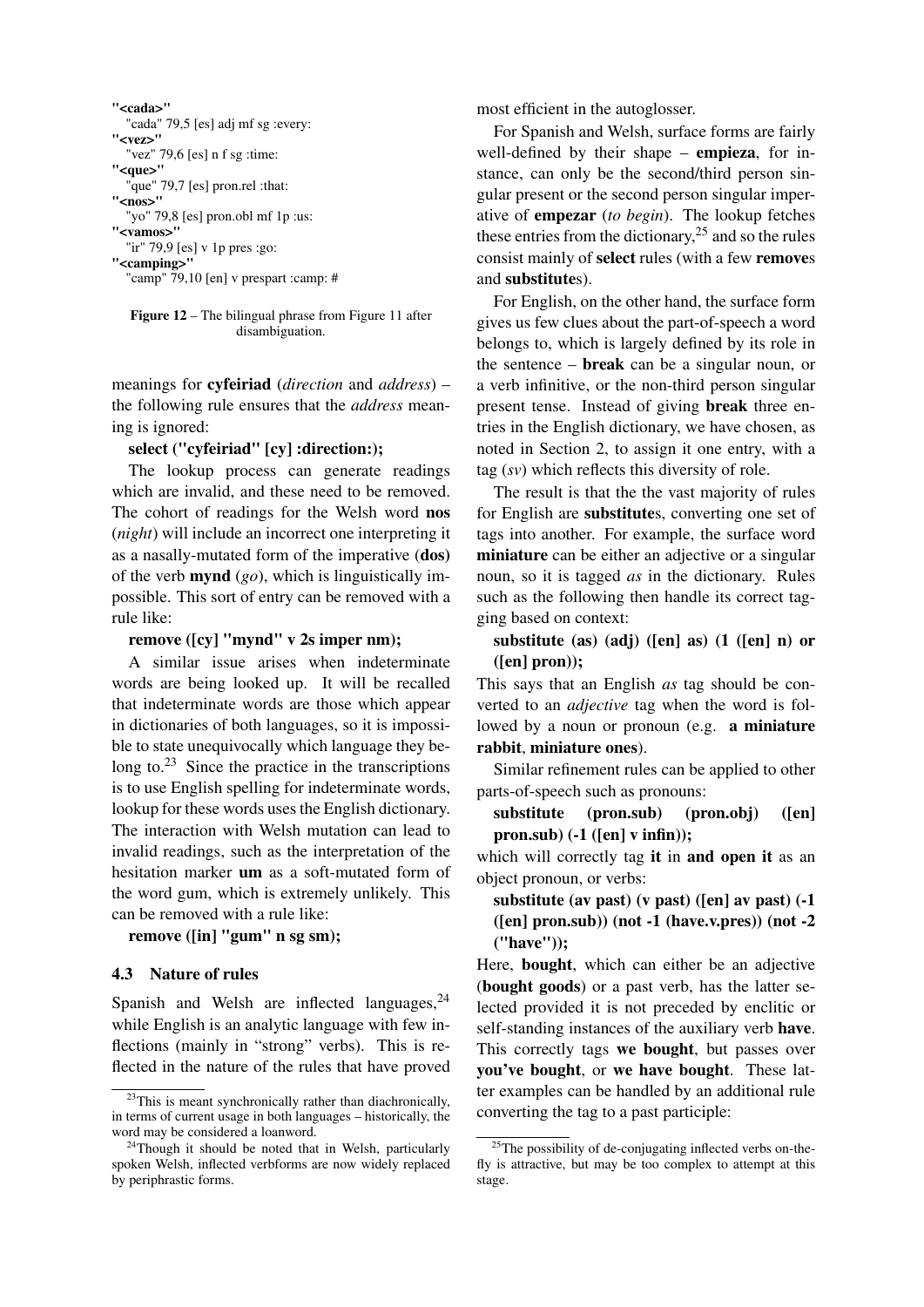## substitute (av past) (v pastpart) ([en] av past) (-1 (have.v.pres) or ("have") or ("be"));

which will also correctly tag it was bought.

It can be said that in general these substitute rules are more dependent on rule order than select or remove rules, since the output of a substitution earlier in the stack needs to be taken into account by a rule later in the stack.

## 4.4 Rule scope

Our current view is that remove and select-if-not rules are particularly problematic unless they are carefully constrained. A select rule is exclusive in what it applies to, and it might be considered possible to frame a select-if-not rule to be equally exclusive. By its nature, however, the set of negatives is larger than the set of positives, so it is easy to miss something obvious, particularly when dealing with rules that can apply across languages.

An example of this was the results of combining a set of grammar rules for Welsh with a previously working set of rules for Spanish - the result was 304 regressions in the Spanish output. This was traced to a Welsh rule selecting an imperative if the particle ni did not appear in first position in the sentence:

## select (imper) if (not @1 ("ni"));

Since ni did not appear in this context in Spanish, all instances where an imperative reading was possible were selected, giving the regressions. In this case, the rule can easily be amended by adding a [cy] tag, but the point is that the impact of this type of rule can be subtle.

## 5 Spin-off benefits

The Autoglosser was primarily intended to provide reasonably accurate glosses automatically, thus saving researcher time, but it has also had a number of spin-off benefits which contribute to easier handling of the corpora.

Perhaps the most useful is the ability to use the file contents in the database tables to print out a typeset copy of the transcription in LATEX, using John Frampton's *ExPex* package.<sup>26</sup> Figure 13 shows the results of this process on the file excerpt previously shown in Figure 1. This greatly facilitates checking for errors in the glossing.

Being able to access the file contents via database queries adds another tool for correcting typos. Selecting all unglossed words in the words

- $(41) \begin{tabular}{lcccccc} \bf SER: & dw & & & \bf{in} & \bf{ppeles} & \bf{efo} & \bf{tynnu} \\ \mathcal{R}aut & be.v.isPRESSPOKEN & I. PRON.is & state.sTAT & hopeless& \bf{for} & \bf{tynnu} \\ \end{tabular}$ I'm hopeless at drawing
- $\begin{tabular}{lllllll} (42) & **SER:} & **dw** & **i** & **yn** & **tynnu** & **llun** & **i** \\ & & & \mathcal{K}aut & be.v. \emph{is.} \emph{spins.} \emph{spons.} & **Lenv. \emph{is.} & **static** start & **take.v. \emph{INPN} & picture.N.M.SG & to.PREFN \\ \end{tabular}******$ *i* plant is part in the part of the property of the series of the series of the part of the DET.DEF children.N.M.PL to.PREP children.N.M.PL to.PREP the DET.DEF  $\begin{array}{lllllll} \textbf{i} & \textbf{er}_E^C & \textbf{Helen}_E^C & \textbf{a} & \textbf{Susanna}_E^C & \textbf{a} \\ \textit{to}.\textit{PREF} & \textit{e}.\textit{IM} & \textit{name} & \textit{and}.\textit{CONJ} & \textit{name} & \textit{and}.\textit{CONJ} \end{array}$ I draw a picture for...for the children, for, er Helen and Susanna and,

Figure 13 – The text in Figure 1 typeset to show alignment of the surface words and their POS-tags.

table gives a list of words which are either unknown because they are not in the dictionaries, or could not be found in the dictionaries because they were mis-spelt (i.e. typos). It is interesting to note that even after two rounds of detailed manual proofreading such typos account for about 0.5% of the words in a file on average, and this technique provides a method of eliminating them.

Autoglossing enforces consistency across the corpus (so that, for instance, Welsh ychydig does not appear in some places as *a bit*, and in other places as *a little*), and makes it much easier to change or enrich tags globally. This sort of consistency facilitates data-mining, in that queries can be correspondingly simpler.

## 6 Further work

Although the current configuration of CG rules is working well, we hope to explore further refinement of the grammar. This would include not only conflating similar rules within a language, but also seeking to use the grammar to mark clause relationships. The latter would be of value in the further linguistic analysis of the influence of clause structure on language switching in bilingual discourse.

## *Acknowledgments*

The support of the Arts and Humanities Research Council (AHRC), the Economic and Social Research Council (ESRC), the Higher Education Funding Council for Wales and the Welsh Assembly Government is gratefully acknowledged. The work presented in this paper was part of the programme of the ESRC Centre for Research on Bilingualism in Theory and Practice at Bangor University.

<sup>26</sup>http://www.math.neu.edu/ling/tex/